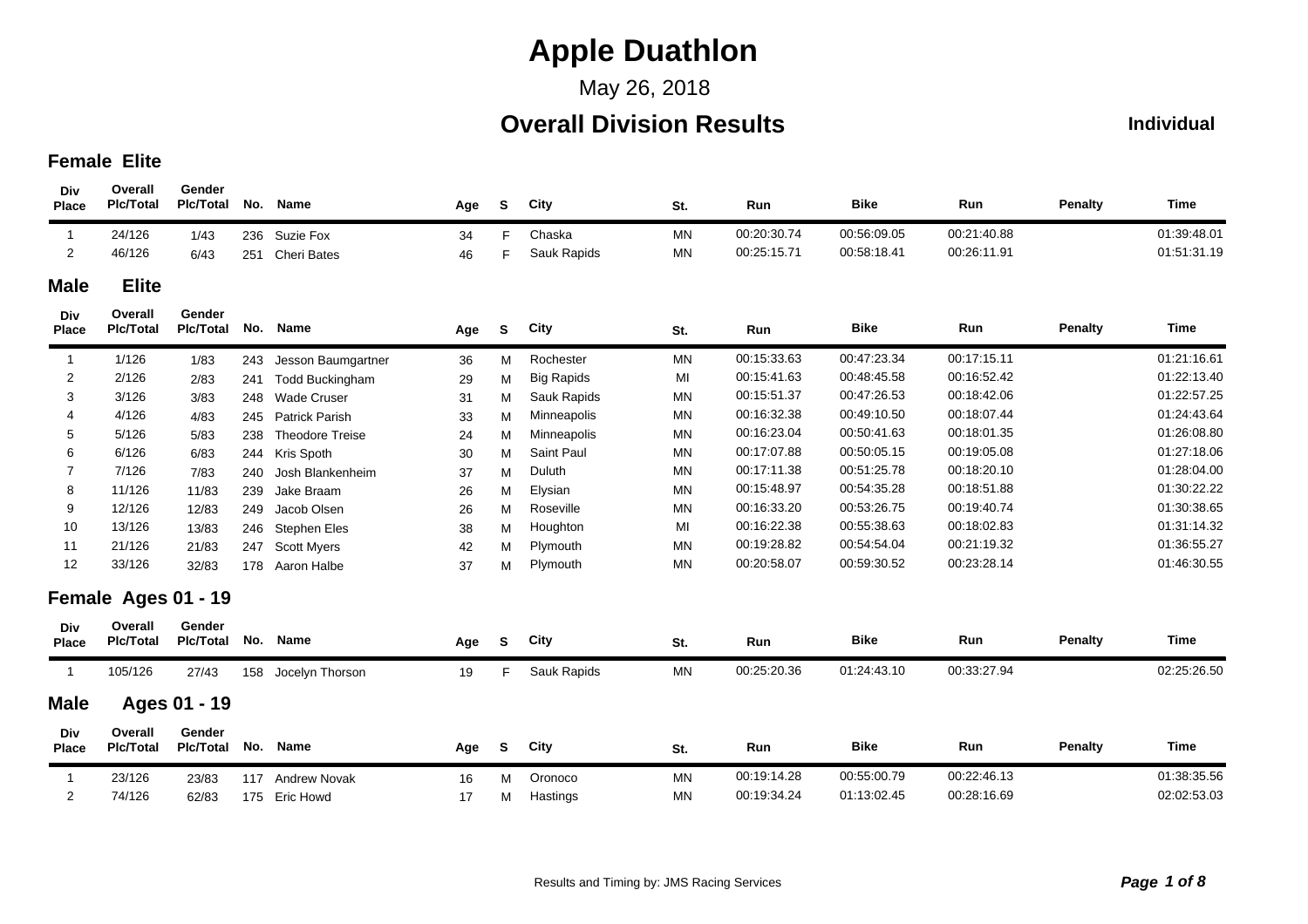May 26, 2018

## **Overall Division Results**

#### **Individual**

### **Female Ages 20 - 24**

| Div<br><b>Place</b> | Overall<br><b>PIc/Total</b> | Gender<br><b>Pic/Total</b> | No. | Name                     | Age | S. | City             | St.       | Run         | <b>Bike</b> | Run         | <b>Penalty</b> | <b>Time</b> |
|---------------------|-----------------------------|----------------------------|-----|--------------------------|-----|----|------------------|-----------|-------------|-------------|-------------|----------------|-------------|
| $\overline{1}$      | 119/126                     | 38/43                      | 203 | <b>Emily Quandt</b>      | 20  | F. | Annandale        | <b>MN</b> | 00:24:51.54 | 01:40:57.50 | 00:35:11.36 |                | 02:42:30.73 |
| <b>Male</b>         |                             | Ages 20 - 24               |     |                          |     |    |                  |           |             |             |             |                |             |
| Div<br><b>Place</b> | Overall<br><b>PIc/Total</b> | Gender<br><b>PIc/Total</b> | No. | <b>Name</b>              | Age | S  | City             | St.       | Run         | <b>Bike</b> | Run         | <b>Penalty</b> | Time        |
| -1                  | 20/126                      | 20/83                      | 127 | Thomas Hannon            | 24  | м  | Minneapolis      | <b>MN</b> | 00:18:44.97 | 00:56:32.63 | 00:20:19.18 |                | 01:36:48.81 |
| $\overline{c}$      | 28/126                      | 27/83                      | 155 | Ivan Schleppenbach       | 24  | M  | Saint Joseph     | <b>MN</b> | 00:20:52.13 | 00:59:20.04 | 00:21:00.51 |                | 01:42:36.23 |
| 3                   | 68/126                      | 59/83                      | 118 | Samuel Gerlach           | 23  | M  | <b>Elk River</b> | <b>MN</b> | 00:23:43.59 | 01:05:21.43 | 00:29:53.43 |                | 02:00:57.45 |
| 4                   | 77/126                      | 64/83                      | 124 | Sean Devine              | 24  | M  | Minneapolis      | <b>MN</b> | 00:22:08.13 | 01:08:07.47 | 00:30:59.52 |                | 02:03:27.63 |
|                     | Female Ages 25 - 29         |                            |     |                          |     |    |                  |           |             |             |             |                |             |
| Div<br><b>Place</b> | Overall<br><b>PIc/Total</b> | Gender<br><b>Plc/Total</b> | No. | Name                     | Age | S  | City             | St.       | Run         | <b>Bike</b> | Run         | <b>Penalty</b> | <b>Time</b> |
| 1                   | 54/126                      | 8/43                       | 190 | Jenna Christensen        | 27  | F. | Janesville       | <b>MN</b> | 00:23:52.14 | 01:00:39.38 | 00:28:19.78 |                | 01:54:29.45 |
| 2                   | 72/126                      | 11/43                      | 105 | Emily Rothstein          | 28  | F  | Saint Cloud      | <b>MN</b> | 00:24:20.87 | 01:09:24.09 | 00:26:31.29 |                | 02:02:23.28 |
| 3                   | 79/126                      | 15/43                      | 143 | Dayna Schleppenbach      | 26  | F  | Saint Paul       | <b>MN</b> | 00:23:32.14 | 01:11:30.41 | 00:27:03.14 |                | 02:03:58.44 |
| 4                   | 108/126                     | 30/43                      | 149 | Amy Cross                | 25  | F  | Saint Cloud      | <b>MN</b> | 00:27:35.60 | 01:26:06.19 | 00:33:09.69 |                | 02:29:46.49 |
| <b>Male</b>         |                             | Ages 25 - 29               |     |                          |     |    |                  |           |             |             |             |                |             |
| Div<br><b>Place</b> | Overall<br><b>Plc/Total</b> | Gender<br><b>PIc/Total</b> | No. | Name                     | Age | S. | City             | St.       | Run         | <b>Bike</b> | Run         | <b>Penalty</b> | <b>Time</b> |
|                     |                             |                            |     |                          |     |    |                  |           |             |             |             |                |             |
| $\mathbf{1}$        | 18/126                      | 18/83                      | 156 | Kyle Krause              | 27  | M  | North Mankato    | <b>MN</b> | 00:19:25.09 | 00:53:46.95 | 00:20:53.61 |                | 01:35:55.04 |
| $\overline{c}$      | 29/126                      | 28/83                      | 112 | <b>Tyson Molitor</b>     | 29  | M  | Belgrade         | <b>MN</b> | 00:19:34.85 | 01:00:22.03 | 00:22:05.24 |                | 01:43:38.30 |
| 3                   | 52/126                      | 45/83                      | 198 | Kyle Kraemer             | 25  | M  | Saint Cloud      | <b>MN</b> | 00:22:00.13 | 01:00:30.88 | 00:29:21.79 |                | 01:53:48.54 |
| 4                   | 63/126                      | 54/83                      | 114 | <b>Alexander Forster</b> | 25  | M  | Saint Cloud      | <b>MN</b> | 00:21:49.38 | 01:08:07.88 | 00:24:30.21 |                | 01:57:14.54 |
| 5                   | 85/126                      | 67/83                      | 101 | Cory Brathall            | 29  | M  | Minneapolis      | <b>MN</b> | 00:22:56.66 | 01:11:09.76 | 00:31:16.08 |                | 02:08:15.16 |
| 6                   | 87/126                      | 69/83                      | 116 | Ben Koenig               | 26  | М  | Sartell          | <b>MN</b> | 00:23:46.64 | 01:12:55.08 | 00:30:10.50 |                | 02:08:47.78 |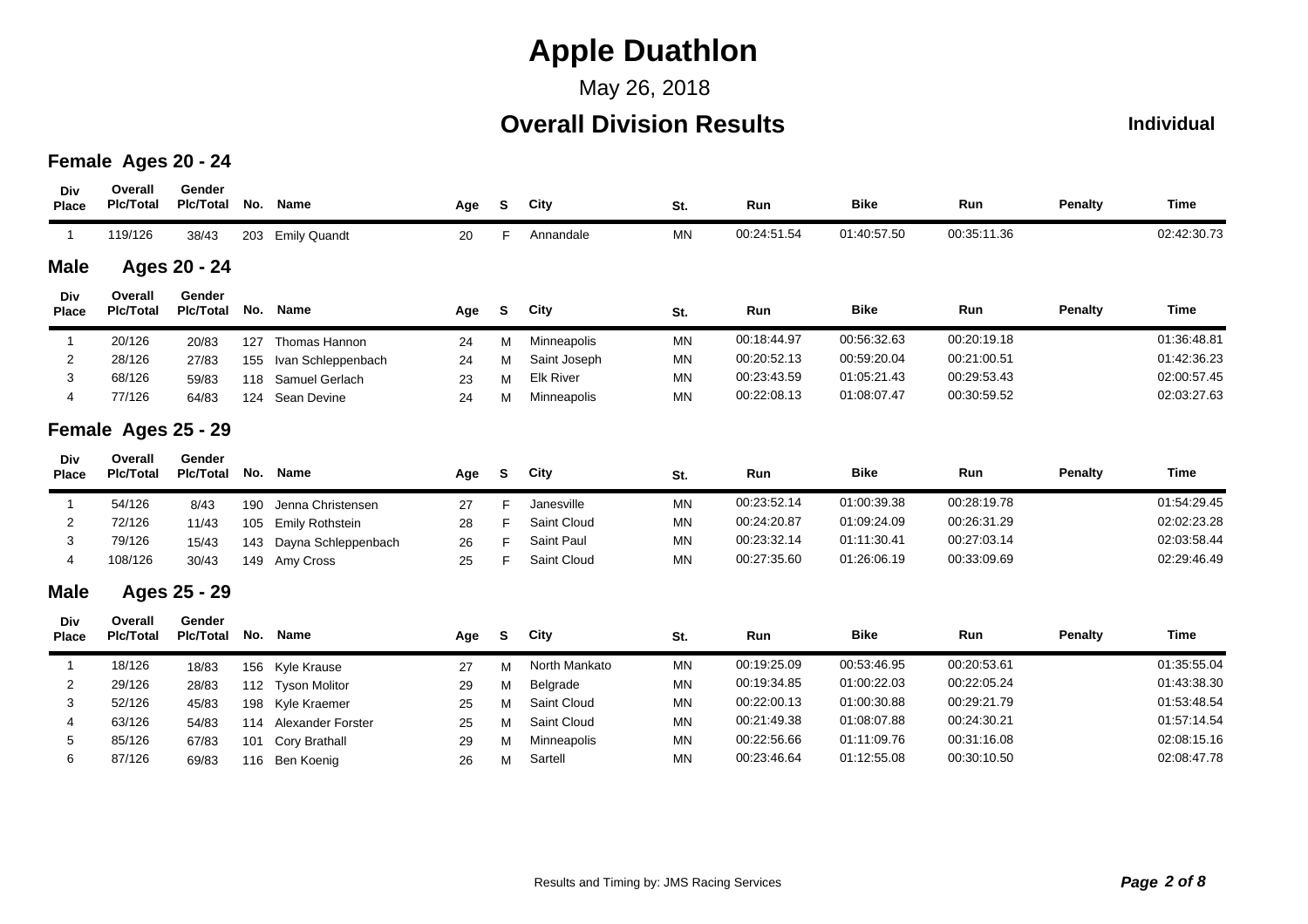## May 26, 2018

## **Overall Division Results**

#### **Individual**

### **Female Ages 30 - 34**

| Div<br><b>Place</b> | Overall<br><b>PIc/Total</b> | Gender<br><b>PIc/Total</b> | No. | Name                   | Age | S. | City         | St.       | Run         | <b>Bike</b> | Run         | Penalty        | <b>Time</b> |
|---------------------|-----------------------------|----------------------------|-----|------------------------|-----|----|--------------|-----------|-------------|-------------|-------------|----------------|-------------|
| $\mathbf 1$         | 88/126                      | 19/43                      | 140 | <b>Rachael Weiker</b>  | 33  | F. | Minneapolis  | <b>MN</b> | 00:26:12.54 | 01:09:06.48 | 00:32:00.48 |                | 02:09:25.77 |
| 2                   | 113/126                     | 33/43                      | 142 | Angela Nelson          | 32  | F  | Saint Cloud  | <b>MN</b> | 00:29:27.26 | 01:19:16.23 | 00:43:27.36 |                | 02:35:31.32 |
| 3                   | 121/126                     | 39/43                      | 151 | Alyssa Knese           | 31  | F  | Sauk Rapids  | <b>MN</b> | 00:31:57.40 | 01:31:48.06 | 00:36:54.01 |                | 02:44:30.12 |
| <b>Male</b>         |                             | Ages 30 - 34               |     |                        |     |    |              |           |             |             |             |                |             |
| Div<br><b>Place</b> | Overall<br><b>PIc/Total</b> | Gender<br><b>PIc/Total</b> | No. | Name                   | Age | S. | City         | St.       | Run         | <b>Bike</b> | Run         | Penalty        | <b>Time</b> |
| $\mathbf 1$         | 15/126                      | 15/83                      | 148 | <b>Brandon Knettel</b> | 34  | M  | Raleigh      | <b>NC</b> | 00:18:56.20 | 00:51:46.10 | 00:20:53.02 |                | 01:33:07.59 |
| 2                   | 34/126                      | 33/83                      | 187 | <b>Tyler Abfalter</b>  | 31  | м  | Saint Cloud  | <b>MN</b> | 00:21:07.98 | 01:02:42.45 | 00:22:01.80 |                | 01:47:01.81 |
| 3                   | 35/126                      | 34/83                      | 153 | Eric Schleppenbach     | 31  | M  | Minneapolis  | <b>MN</b> | 00:22:05.54 | 00:59:18.96 | 00:24:14.79 |                | 01:47:29.94 |
| 4                   | 61/126                      | 52/83                      | 141 | Nathan Hoffman         | 32  | M  | Saint Cloud  | <b>MN</b> | 00:20:18.14 | 01:08:33.92 | 00:25:09.79 |                | 01:56:53.30 |
| 5                   | 66/126                      | 57/83                      | 133 | Dane Nelsen            | 31  | M  | Saint Cloud  | <b>MN</b> | 00:25:17.38 | 01:05:05.35 | 00:28:15.28 |                | 02:00:47.51 |
| 6                   | 101/126                     | 76/83                      | 233 | Bijesh Amatya          | 32  | M  | Saint Cloud  | <b>MN</b> | 00:26:18.43 | 01:19:01.06 | 00:32:53.74 |                | 02:20:53.49 |
| 7                   | 110/126                     | 79/83                      | 171 | <b>Tyler Rosin</b>     |     | М  | Sartell      | <b>MN</b> | 00:25:49.37 | 01:21:29.58 | 00:39:02.03 |                | 02:32:38.25 |
|                     | Female Ages 35 - 39         |                            |     |                        |     |    |              |           |             |             |             |                |             |
| Div<br><b>Place</b> | Overall<br><b>PIc/Total</b> | Gender<br><b>PIc/Total</b> | No. | Name                   | Age | S. | City         | St.       | Run         | <b>Bike</b> | Run         | <b>Penalty</b> | <b>Time</b> |
| 1                   | 81/126                      | 17/43                      | 109 | Stepanie Janson        | 35  | F. | Sartell      | <b>MN</b> | 00:22:34.69 | 01:10:37.64 | 00:29:29.14 |                | 02:04:25.42 |
| 2                   | 84/126                      | 18/43                      | 162 | Liz Johnson            | 35  | F  | Mankato      | <b>MN</b> | 00:26:45.64 | 01:04:20.40 | 00:33:44.38 |                | 02:08:03.19 |
| 3                   | 102/126                     | 26/43                      | 168 | Erin Ross              | 39  | F  | Saint Joseph | <b>MN</b> | 00:30:09.28 | 01:13:52.05 | 00:34:43.94 |                | 02:21:12.43 |
| 4                   | 116/126                     | 35/43                      | 126 | Julianna Kuhn          | 35  | F  | Albany       | <b>MN</b> | 00:31:36.34 | 01:20:10.78 | 00:43:37.44 |                | 02:37:36.13 |
| 5                   | 122/126                     | 40/43                      | 191 | Samantha Polinder      | 37  | F  | Saint Cloud  | <b>MN</b> | 00:37:05.08 | 01:19:42.47 | 00:45:57.99 |                | 02:44:59.97 |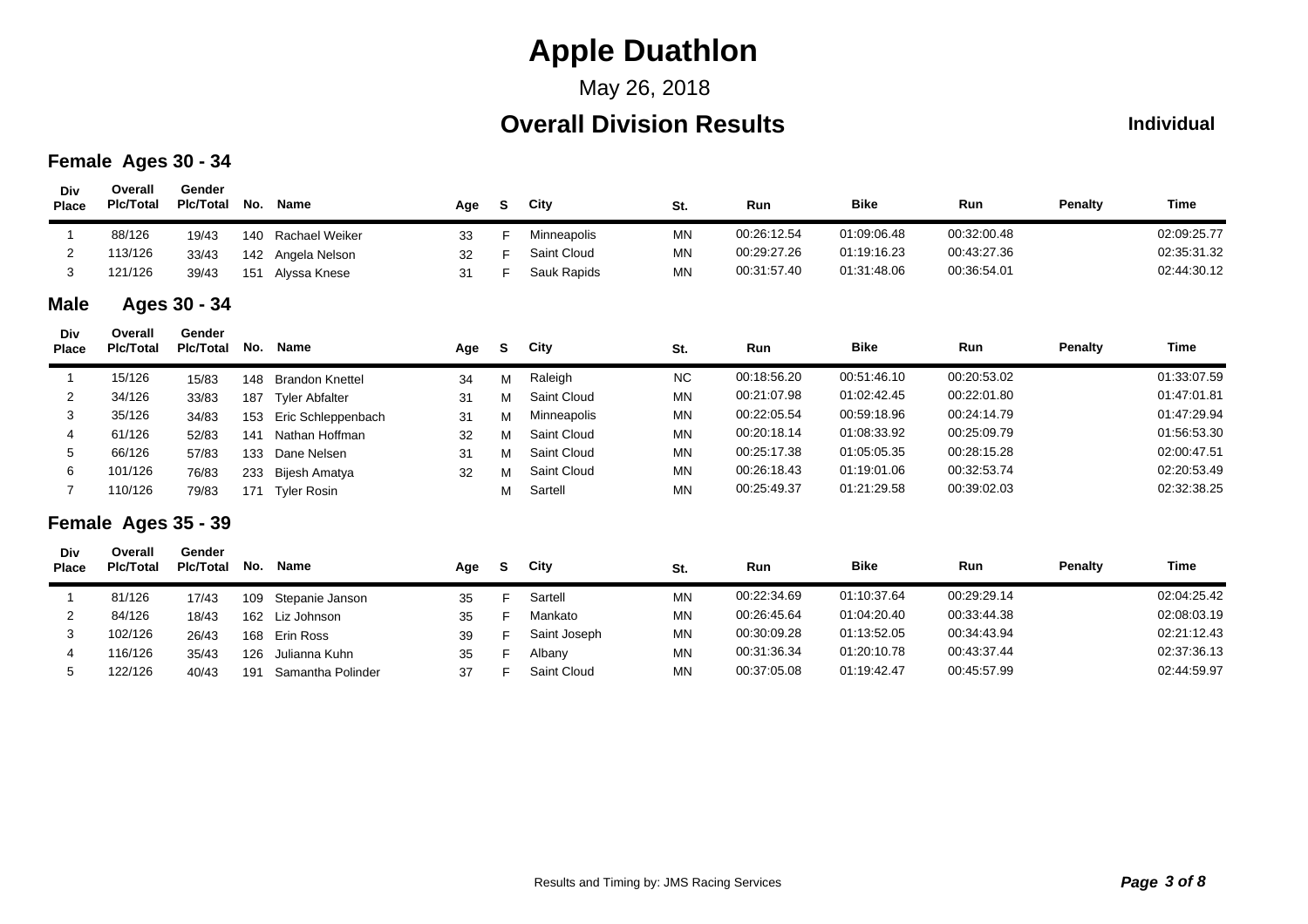May 26, 2018

### **Overall Division Results**

#### **Individual**

#### **Male Ages 35 - 39**

| Div<br><b>Place</b> | Overall<br><b>PIc/Total</b> | Gender<br><b>Pic/Total</b> | No. | Name                   | Age | S. | City          | St.       | Run         | <b>Bike</b> | Run         | Penalty | Time        |
|---------------------|-----------------------------|----------------------------|-----|------------------------|-----|----|---------------|-----------|-------------|-------------|-------------|---------|-------------|
|                     | 10/126                      | 10/83                      | 214 | Andrew Zabel           | 38  | М  | Sartell       | <b>MN</b> | 00:18:08.63 | 00:49:42.70 | 00:20:08.14 |         | 01:29:21.06 |
| 2                   | 25/126                      | 24/83                      | 138 | Matt Wiitala           | 36  | м  | Osseo         | <b>MN</b> | 00:18:51.88 | 00:58:08.67 | 00:21:44.06 |         | 01:40:18.51 |
| 3                   | 31/126                      | 30/83                      | 232 | <b>Riant Northway</b>  | 36  | м  | Lake Shore    | MN        | 00:21:52.29 | 00:56:59.01 | 00:24:55.22 |         | 01:45:10.26 |
| 4                   | 39/126                      | 37/83                      | 113 | Mike Bowman            | 39  | м  | Eagan         | <b>MN</b> | 00:21:36.47 | 01:01:35.50 | 00:23:57.78 |         | 01:48:54.31 |
| 5                   | 40/126                      | 38/83                      | 106 | Rob Williams           | 38  | м  | Eden Prairie  | <b>MN</b> | 00:20:11.34 | 00:58:42.39 | 00:27:41.07 |         | 01:48:58.97 |
| 6                   | 48/126                      | 41/83                      | 235 | Douglas Davis          | 35  | м  | Cottage Grove | <b>MN</b> | 00:22:41.55 | 00:57:55.75 | 00:28:42.26 |         | 01:51:51.85 |
|                     | 55/126                      | 47/83                      | 173 | Adam Burrack           | 35  | м  | Minneapolis   | <b>MN</b> | 00:18:34.38 | 01:05:23.78 | 00:28:29.46 |         | 01:54:43.91 |
| 8                   | 57/126                      | 48/83                      | 185 | Jason Migala           | 39  | м  | Sauk Rapids   | <b>MN</b> | 00:22:31.17 | 01:01:14.40 | 00:30:08.51 |         | 01:55:34.65 |
| 9                   | 60/126                      | 51/83                      | 177 | Jason Neumann          | 36  | м  | Saint Cloud   | <b>MN</b> | 00:23:33.12 | 01:02:46.78 | 00:28:16.10 |         | 01:56:26.77 |
| 10                  | 67/126                      | 58/83                      | 146 | <b>Timothy Swanson</b> | 39  | м  | Carver        | <b>MN</b> | 00:23:46.31 | 01:08:14.27 | 00:26:03.44 |         | 02:00:49.29 |
| 11                  | 83/126                      | 66/83                      | 128 | Shawn Heller           | 39  | м  | Maple Grove   | <b>MN</b> | 00:30:43.54 | 01:01:23.00 | 00:28:55.27 |         | 02:04:46.33 |
| 12                  | 89/126                      | 70/83                      |     | 144 Eric Stenzel       | 36  | м  | Mankato       | <b>MN</b> | 00:23:58.27 | 01:12:48.72 | 00:31:37.91 |         | 02:10:02.48 |
| 13                  | 94/126                      | 72/83                      | 189 | Brandon Hansen         | 38  | м  | Royalton      | <b>MN</b> | 00:25:15.06 | 01:14:01.19 | 00:35:57.57 |         | 02:17:17.78 |
| 14                  | 120/126                     | 82/83                      | 119 | Michael Min            | 35  | м  | Minneapolis   | <b>MN</b> | 00:26:15.38 | 01:33:40.42 | 00:39:00.00 |         | 02:43:57.40 |

### **Female Ages 40 - 44**

| Div<br><b>Place</b> | Overall<br><b>PIc/Total</b> | Gender<br><b>PIc/Total</b> | No. | Name             | Age | S. | City                | St.       | <b>Run</b>  | <b>Bike</b> | <b>Run</b>  | <b>Penalty</b> | Time        |
|---------------------|-----------------------------|----------------------------|-----|------------------|-----|----|---------------------|-----------|-------------|-------------|-------------|----------------|-------------|
|                     | 37/126                      | 2/43                       |     | 205 Andrea Myers | 42  | F. | Plymouth            | MN        | 00:21:40.64 | 01:00:50.86 | 00:24:14.63 |                | 01:47:55.99 |
| 2                   | 45/126                      | 5/43                       | 159 | Becca Joseph     | 43  |    | Minnetonka          | <b>MN</b> | 00:22:23.30 | 01:02:48.18 | 00:24:18.45 |                | 01:51:04.04 |
| 3                   | 56/126                      | 9/43                       | 184 | Tracie Kent      | 44  | F. | Saint Paul          | <b>MN</b> | 00:24:28.39 | 01:04:03.36 | 00:24:43.41 |                | 01:55:02.14 |
| 4                   | 73/126                      | 12/43                      | 223 | Andrea Sailer    | 41  | F. | Sartril             | MI        | 00:25:22.80 | 01:05:38.80 | 00:29:49.72 |                | 02:02:41.29 |
| 5                   | 78/126                      | 14/43                      | 176 | Jessica Paul     | 40  | E  | Sauk Rapids         | <b>MN</b> | 00:25:23.63 | 01:05:50.75 | 00:30:24.23 |                | 02:03:43.78 |
| 6                   | 92/126                      | 21/43                      | 227 | Anne Hoeschen    | 44  | F. | Freeport            | <b>MN</b> | 00:29:58.07 | 01:09:54.83 | 00:32:58.44 |                | 02:14:41.46 |
|                     | 100/126                     | 25/43                      | 196 | Sara Scott       | 44  | F. | Foley               | <b>MN</b> | 00:28:05.06 | 01:10:36.55 | 00:37:38.66 |                | 02:20:39.17 |
| 8                   | 106/126                     | 28/43                      | 123 | Kimberly Troske  | 42  | E  | <b>Eden Prairie</b> | <b>MN</b> | 00:31:07.51 | 01:15:40.96 | 00:35:32.47 |                | 02:25:45.85 |
| 9                   | 118/126                     | 37/43                      | 200 | Jennifer Siemers | 44  | F. | Foley               | MN        | 00:30:44.77 | 01:21:43.76 | 00:42:36.33 |                | 02:39:38.23 |
|                     |                             |                            |     |                  |     |    |                     |           |             |             |             |                |             |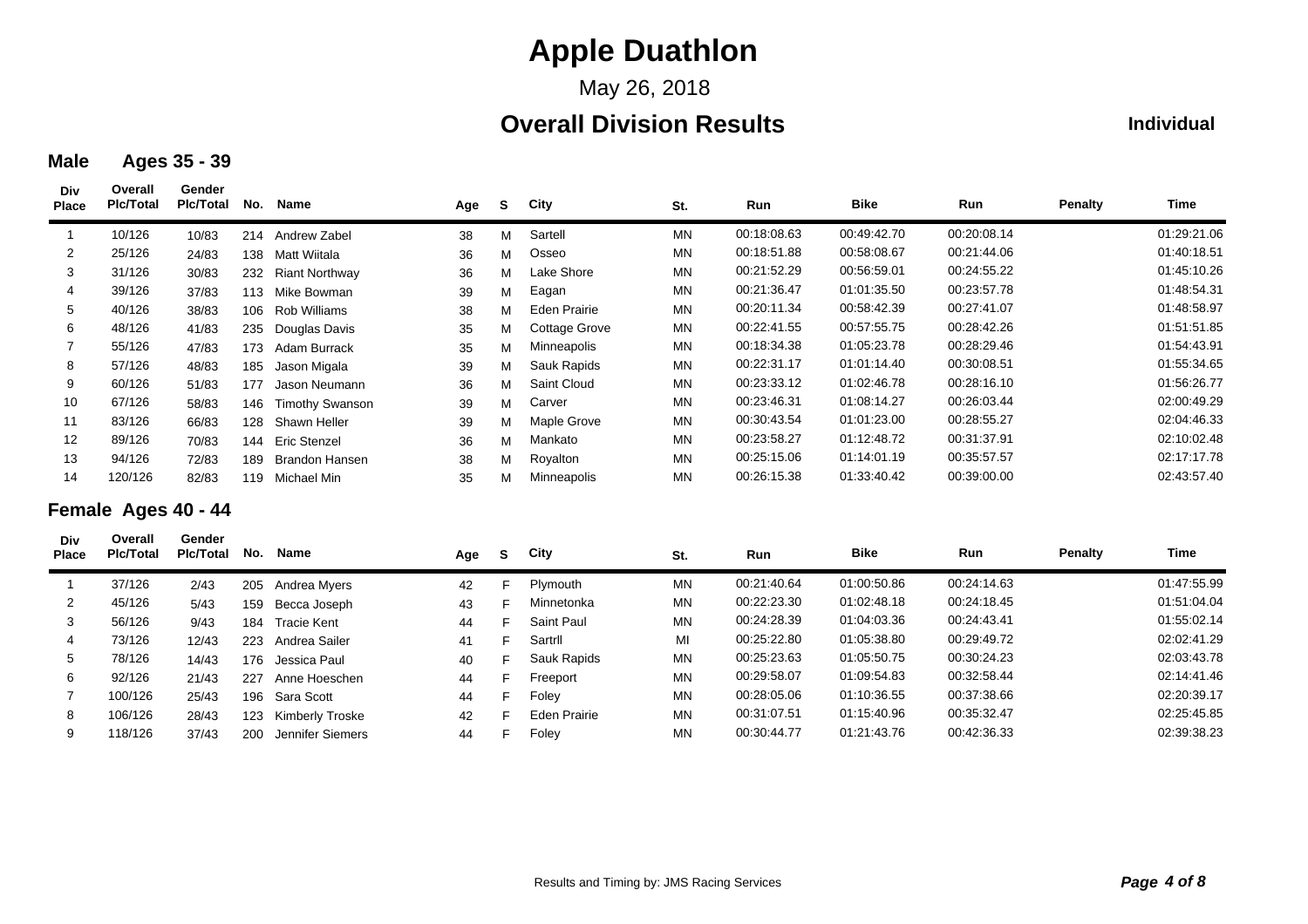May 26, 2018

### **Overall Division Results**

### **Individual**

#### **Male Ages 40 - 44**

| Div<br><b>Place</b> | Overall<br><b>PIc/Total</b> | Gender<br><b>PIc/Total</b> | No. | Name                     | Age | <b>S</b> | City         | St.       | Run         | <b>Bike</b> | Run         | Penalty | Time        |
|---------------------|-----------------------------|----------------------------|-----|--------------------------|-----|----------|--------------|-----------|-------------|-------------|-------------|---------|-------------|
|                     | 8/126                       | 8/83                       | 207 | <b>Brooks Grossinger</b> | 41  | м        | Mayer        | MN        | 00:17:06.54 | 00:50:51.42 | 00:19:47.24 |         | 01:28:51.91 |
| 2                   | 14/126                      | 14/83                      | 213 | Mike Buenting            | 43  | м        | Chanhassen   | <b>MN</b> | 00:17:54.42 | 00:51:55.15 | 00:20:36.00 |         | 01:31:31.43 |
| 3                   | 16/126                      | 16/83                      | 147 | Moshe Peri               | 41  | М        | Minnetonka   | MN        | 00:17:43.66 | 00:54:32.25 | 00:20:10.64 |         | 01:33:28.77 |
| 4                   | 22/126                      | 22/83                      | 164 | Chris Hagen              | 42  | М        | Little Falls | <b>MN</b> | 00:18:22.88 | 00:57:02.79 | 00:20:42.67 |         | 01:37:41.58 |
| 5                   | 27/126                      | 26/83                      | 180 | <b>Ben Bassett</b>       | 41  | м        | Minneapolis  | ΜN        | 00:19:53.01 | 00:58:59.68 | 00:20:35.16 |         | 01:40:58.81 |
| 6                   | 30/126                      | 29/83                      | 206 | Jesse Westrup            | 43  | М        | Sartell      | MN        | 00:19:28.46 | 01:03:08.34 | 00:20:41.54 |         | 01:44:53.05 |
|                     | 36/126                      | 35/83                      | 152 | David Kerber             | 41  | М        | Maple Grove  | <b>MN</b> | 00:21:46.11 | 01:00:44.18 | 00:23:11.65 |         | 01:47:51.36 |
| 8                   | 41/126                      | 39/83                      | 150 | <b>Timm Vedder</b>       | 43  | М        | Sartell      | MN        | 00:23:02.30 | 01:01:46.72 | 00:22:58.59 |         | 01:49:56.73 |
| 9                   | 62/126                      | 53/83                      | 219 | Darin Wieneke            | 44  | м        | Saint Paul   | MN        | 00:21:35.39 | 01:08:45.79 | 00:24:11.64 |         | 01:57:07.72 |
| 10                  | 64/126                      | 55/83                      | 107 | Adam Herbst              | 41  | М        | Sartell      | MN        | 00:23:10.14 | 01:07:12.80 | 00:25:03.18 |         | 01:57:49.53 |
| 11                  | 65/126                      | 56/83                      | 157 | Ryan Newman              | 41  | М        | Sartell      | MN        | 00:22:59.13 | 01:06:04.11 | 00:27:20.47 |         | 01:58:56.31 |
| 12                  | 70/126                      | 60/83                      | 193 | Shawn Mcgee              | 43  | м        | Sartell      | MN        | 00:23:02.89 | 01:10:02.20 | 00:25:53.97 |         | 02:01:27.03 |
| 13                  | 71/126                      | 61/83                      | 130 | Dan Buchholz             | 41  | м        | Sartell      | MN        | 00:22:25.09 | 01:04:51.31 | 00:32:16.76 |         | 02:01:52.45 |
| 14                  | 82/126                      | 65/83                      | 131 | Dan Reitsma              | 40  | м        | Carver       | MN        | 00:25:24.93 | 01:03:39.83 | 00:31:49.51 |         | 02:04:31.03 |
| 15                  | 86/126                      | 68/83                      | 139 | <b>Brian Morris</b>      | 41  | м        | Minneapolis  | <b>MN</b> | 00:23:56.85 | 01:08:41.93 | 00:32:33.00 |         | 02:08:19.28 |
| 16                  | 91/126                      | 71/83                      | 231 | <b>Phillip Paul</b>      | 41  | М        | Sauk Rapids  | MN        | 00:24:08.01 | 01:12:32.75 | 00:32:32.81 |         | 02:11:58.20 |
| 17                  | 104/126                     | 78/83                      | 161 | Joel Dahlin              |     | м        | Sartell      | MN        | 00:30:26.88 | 01:14:00.59 | 00:35:14.61 |         | 02:22:52.88 |
| 18                  | 111/126                     | 80/83                      |     | 170 Mike Carlson         | 41  | м        | Saint Cloud  | MN        | 00:33:07.03 | 01:11:36.70 | 00:43:17.90 |         | 02:34:38.13 |

#### **Female Ages 45 - 49**

| Div<br><b>Place</b> | Overall<br><b>PIc/Total</b> | Gender<br><b>PIc/Total</b> | No. | Name                   | Age | S. | City           | St.       | Run         | <b>Bike</b> | Run         | <b>Penalty</b> | Time        |
|---------------------|-----------------------------|----------------------------|-----|------------------------|-----|----|----------------|-----------|-------------|-------------|-------------|----------------|-------------|
|                     | 44/126                      | 4/43                       | 102 | Gillian Auslander      | 48  |    | Minneapolis    | <b>MN</b> | 00:22:17.14 | 01:01:11.34 | 00:25:14.94 |                | 01:50:44.29 |
|                     | 47/126                      | 7/43                       | 197 | Julie Hurley           | 45  |    | Excelsior      | <b>MN</b> | 00:21:50.84 | 01:03:13.14 | 00:24:44.65 |                | 01:51:36.74 |
|                     | 80/126                      | 16/43                      | 125 | Bev Swanson            | 48  | ┕  | <b>Buffalo</b> | <b>MN</b> | 00:24:30.24 | 01:07:31.82 | 00:30:25.71 |                | 02:04:12.52 |
|                     | 98/126                      | 23/43                      | 104 | Dina Khaled            | 47  |    | Minneapolis    | <b>MN</b> | 00:28:11.89 | 01:14:56.96 | 00:33:50.49 |                | 02:19:41.12 |
|                     | 107/126                     | 29/43                      | 129 | Kari Collett           | 47  | c  | Saint Cloud    | <b>MN</b> | 00:27:59.34 | 01:21:33.69 | 00:35:42.49 |                | 02:27:43.95 |
| 6                   | 117/126                     | 36/43                      | 192 | Lynette Hartman        | 45  | c  | Foley          | <b>MN</b> | 00:30:45.14 | 01:21:32.53 | 00:42:35.98 |                | 02:39:37.88 |
|                     | 125/126                     | 43/43                      | 120 | <b>Heather Hubbard</b> | 45  |    | Minneapolis    | <b>MN</b> | 00:36:26.33 | 01:30:52.37 | 00:48:00.39 |                | 03:01:49.57 |
|                     |                             |                            |     |                        |     |    |                |           |             |             |             |                |             |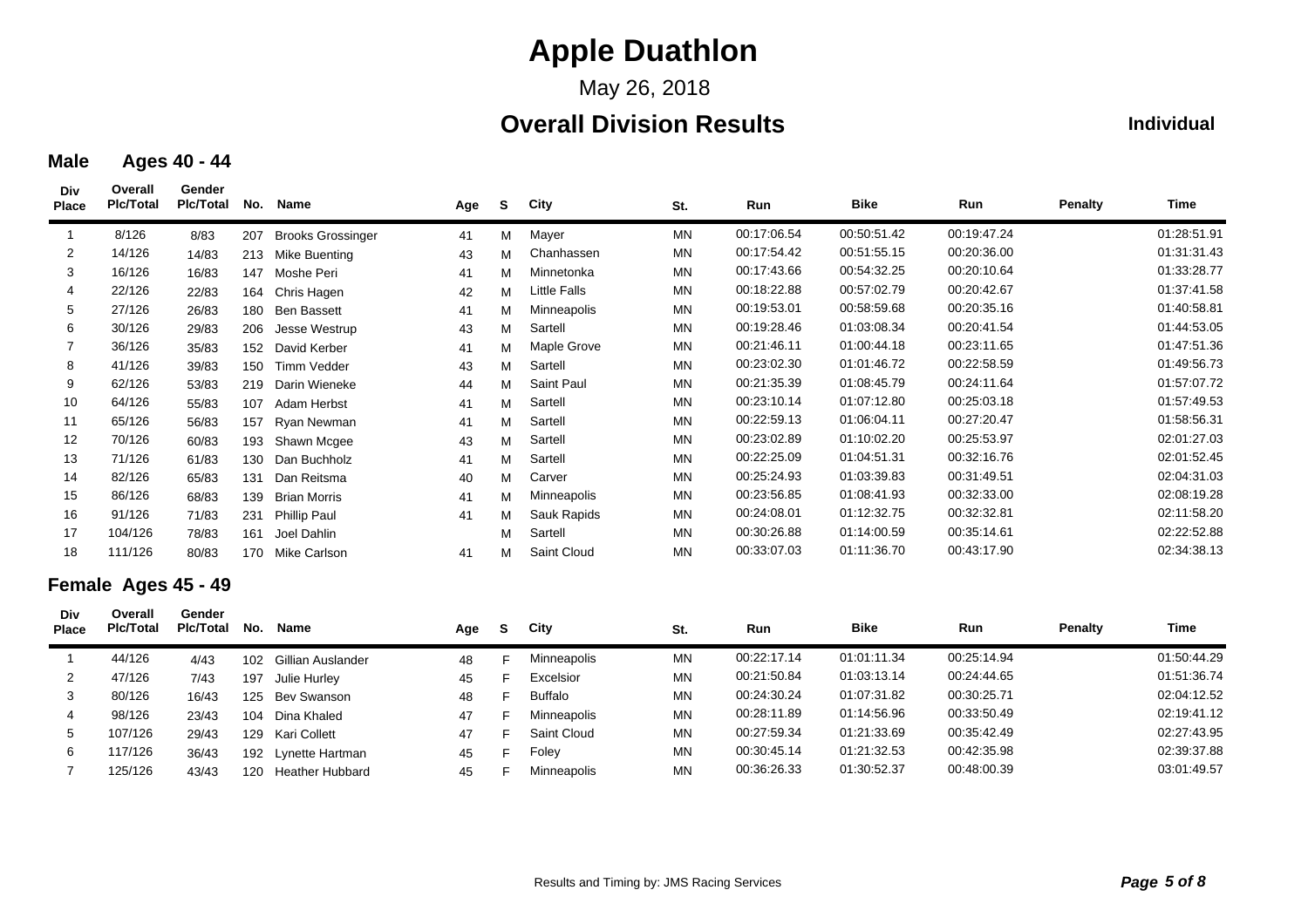May 26, 2018

### **Overall Division Results**

#### **Individual**

#### **Male Ages 45 - 49**

| Div<br><b>Place</b> | Overall<br><b>PIc/Total</b> | Gender<br>Plc/Total        | No. | Name                      | Age | S. | City         | St.       | Run         | <b>Bike</b> | Run         | <b>Penalty</b> | <b>Time</b> |
|---------------------|-----------------------------|----------------------------|-----|---------------------------|-----|----|--------------|-----------|-------------|-------------|-------------|----------------|-------------|
|                     | 9/126                       | 9/83                       | 108 | Kevin Oconnor             | 46  | М  | Medina       | <b>MN</b> | 00:17:51.58 | 00:51:05.91 | 00:19:10.60 |                | 01:29:08.79 |
| 2                   | 17/126                      | 17/83                      | 103 | <b>Phillip Falkner</b>    | 48  | М  | Minneapolis  | <b>MN</b> | 00:18:45.80 | 00:53:00.74 | 00:20:11.73 |                | 01:33:31.31 |
| 3                   | 26/126                      | 25/83                      | 250 | Chris Lyle                | 46  | М  | Woodbury     | <b>MN</b> | 00:20:09.52 | 00:55:30.88 | 00:22:21.66 |                | 01:40:42.00 |
|                     | 50/126                      | 43/83                      | 216 | Greg Koutoupas            | 45  | М  | Saint Joseph | <b>MN</b> | 00:22:28.14 | 01:02:02.25 | 00:25:50.20 |                | 01:52:37.62 |
| 5                   | 51/126                      | 44/83                      | 167 | <b>Kerby Plante</b>       | 45  | м  | Saint Clolud | <b>MN</b> | 00:22:23.86 | 01:04:08.11 | 00:25:21.81 |                | 01:53:30.54 |
| 6                   | 76/126                      | 63/83                      | 226 | <b>Scott Rutten</b>       | 49  | М  | Sauk Centre  | <b>MN</b> | 00:27:06.90 | 01:02:50.98 | 00:31:02.79 |                | 02:02:59.28 |
| 7                   | 96/126                      | 74/83                      | 134 | <b>Brett Mayfield</b>     | 49  | М  | Cokato       | <b>MN</b> | 00:28:22.18 | 01:04:50.05 | 00:40:19.70 |                | 02:17:55.01 |
| 8                   | 97/126                      | 75/83                      | 222 | Shane Birch               | 48  | М  | Canton       | <b>MN</b> | 00:24:59.89 | 01:04:40.55 | 00:45:51.00 |                | 02:18:20.51 |
| 9                   | 126/126                     | 83/83                      | 121 | <b>Brian Hubbard</b>      | 46  | м  | Minneapolis  | <b>MN</b> | 00:39:26.64 | 01:30:45.00 | 00:48:00.32 |                | 03:04:49.71 |
|                     | Female Ages 50 - 54         |                            |     |                           |     |    |              |           |             |             |             |                |             |
| Div<br><b>Place</b> | Overall<br><b>PIc/Total</b> | Gender<br><b>PIc/Total</b> | No. | Name                      | Age | S  | City         | St.       | Run         | <b>Bike</b> | Run         | <b>Penalty</b> | <b>Time</b> |
| -1                  | 42/126                      | 3/43                       | 179 | Amy Woolsey               | 52  | F  | Sauk Rapids  | <b>MN</b> | 00:23:04.94 | 01:00:05.33 | 00:25:22.21 |                | 01:50:29.30 |
| 2                   | 90/126                      | 20/43                      | 221 | <b>Beth Wengler</b>       | 52  | F  | Saint Cloud  | <b>MN</b> | 00:27:50.40 | 01:07:50.05 | 00:32:57.73 |                | 02:11:53.27 |
| 3                   | 93/126                      | 22/43                      | 160 | <b>Cindy Rother</b>       | 53  | F  | Hastings     | <b>MN</b> | 00:25:33.39 | 01:15:25.56 | 00:32:03.43 |                | 02:16:07.68 |
| 4                   | 99/126                      | 24/43                      | 194 | <b>Cathleen Mcginnity</b> | 52  | F  | Luck         | WI        | 00:28:50.64 | 01:14:14.31 | 00:34:06.21 |                | 02:19:50.01 |
| <b>Male</b>         |                             | Ages 50 - 54               |     |                           |     |    |              |           |             |             |             |                |             |
| Div<br><b>Place</b> | Overall<br><b>Plc/Total</b> | Gender<br><b>PIc/Total</b> | No. | Name                      | Age | S. | City         | St.       | Run         | <b>Bike</b> | Run         | <b>Penalty</b> | <b>Time</b> |
|                     | 19/126                      | 19/83                      | 212 | Rob Madgwick              | 53  | м  | Sauk Rapids  | <b>MN</b> | 00:19:24.39 | 00:52:53.43 | 00:22:26.88 |                | 01:36:00.80 |
| 2                   | 49/126                      | 42/83                      | 172 | <b>Scott Dezurik</b>      | 50  | м  | Avon         | <b>MN</b> | 00:22:51.12 | 01:02:29.46 | 00:25:37.49 |                | 01:52:32.95 |
| 3                   | 59/126                      | 50/83                      |     | 135 Mike Abel             | 50  | М  | Sartell      | <b>MN</b> | 00:25:36.53 | 00:59:45.93 | 00:27:28.18 |                | 01:55:42.04 |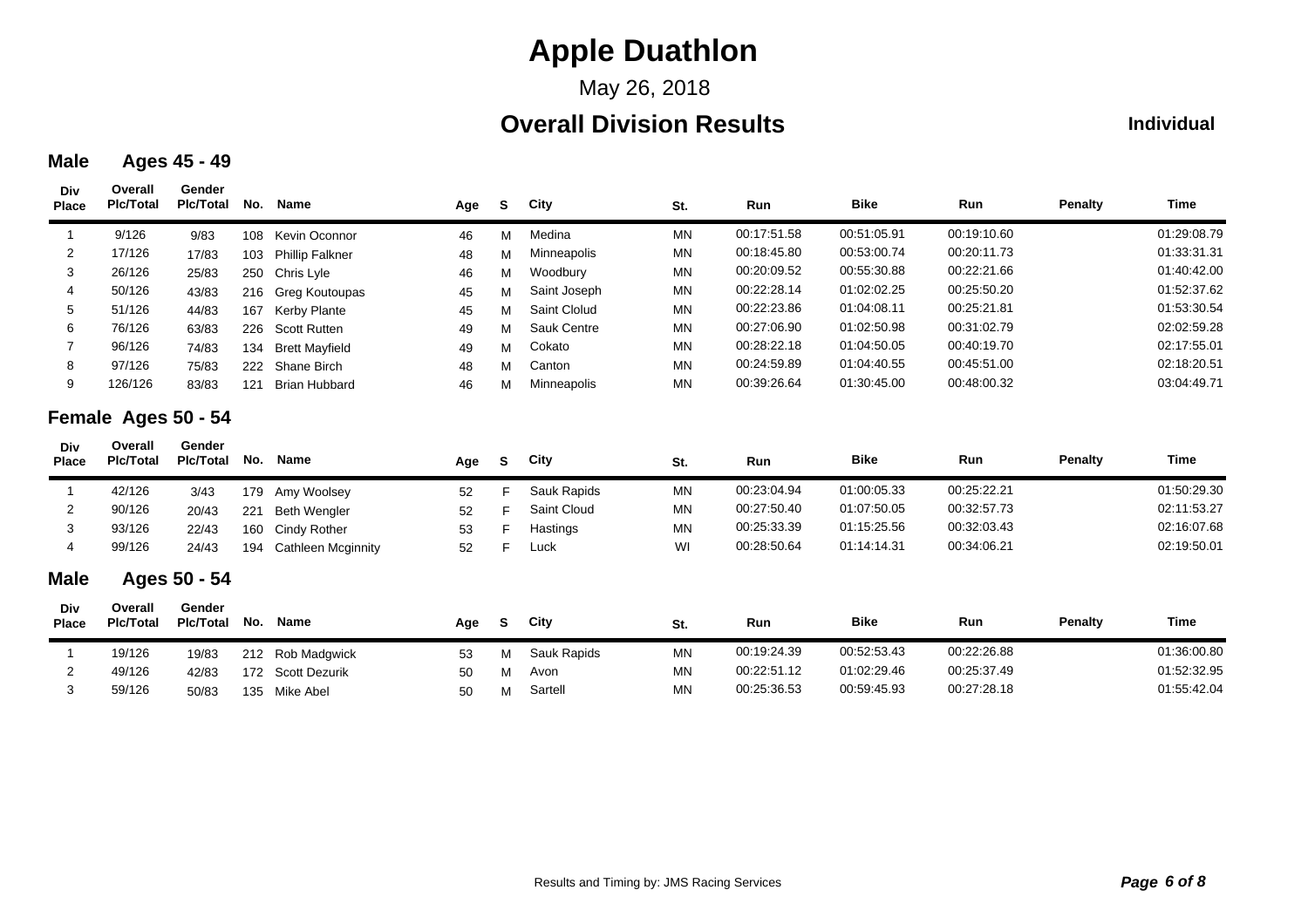## May 26, 2018

## **Overall Division Results**

#### **Individual**

### **Female Ages 55 - 59**

| Div<br><b>Place</b> | Overall<br><b>PIc/Total</b> | Gender<br><b>PIc/Total</b> | No. | Name                  | Age | S  | City        | St.       | Run         | <b>Bike</b> | Run         | <b>Penalty</b> | Time        |
|---------------------|-----------------------------|----------------------------|-----|-----------------------|-----|----|-------------|-----------|-------------|-------------|-------------|----------------|-------------|
| $\mathbf{1}$        | 69/126                      | 10/43                      | 220 | <b>Judy Murray</b>    | 58  | F. | Sartell     | MN        | 00:25:26.39 | 01:04:57.05 | 00:28:32.00 |                | 02:01:17.28 |
| 2                   | 109/126                     | 31/43                      | 217 | Joann Marshall        | 59  | F  | Sauk Rapids | MN        | 00:32:49.80 | 01:18:06.04 | 00:37:27.47 |                | 02:30:05.18 |
| 3                   | 114/126                     | 34/43                      | 209 | Nancy Bauer           | 58  | F  | Hastings    | MN        | 00:27:05.34 | 01:20:56.64 | 00:46:07.68 |                | 02:36:27.15 |
| 4                   | 123/126                     | 41/43                      | 136 | Daphne Immele         | 55  | F. | Bloomington | MN        | 00:31:47.07 | 01:26:09.78 | 00:51:53.41 |                | 02:54:59.32 |
| <b>Male</b>         |                             | Ages 55 - 59               |     |                       |     |    |             |           |             |             |             |                |             |
| Div<br><b>Place</b> | Overall<br><b>PIc/Total</b> | Gender<br><b>PIc/Total</b> | No. | Name                  | Age | S  | City        | St.       | Run         | <b>Bike</b> | Run         | <b>Penalty</b> | Time        |
| $\overline{1}$      | 32/126                      | 31/83                      |     | 186 Andy Clark        | 55  | М  | Northfield  | MN        | 00:20:47.47 | 00:59:03.55 | 00:24:41.22 |                | 01:46:29.30 |
|                     | Female Ages 60 - 64         |                            |     |                       |     |    |             |           |             |             |             |                |             |
| Div<br><b>Place</b> | Overall<br><b>PIc/Total</b> | Gender<br><b>PIc/Total</b> | No. | Name                  | Age | S  | City        | St.       | Run         | <b>Bike</b> | Run         | <b>Penalty</b> | Time        |
| $\mathbf{1}$        | 112/126                     | 32/43                      | 230 | <b>Michel Sanders</b> | 64  | F. | Saint Paul  | <b>MN</b> | 00:32:55.64 | 01:18:22.27 | 00:40:17.57 |                | 02:35:10.50 |
| 2                   | 124/126                     | 42/43                      | 181 | Jo Henning            | 60  | F  | Sartell     | <b>MN</b> | 00:31:53.58 | 01:29:28.10 | 00:49:13.24 |                | 02:55:26.30 |
| <b>Male</b>         |                             | Ages 60 - 64               |     |                       |     |    |             |           |             |             |             |                |             |
| Div<br><b>Place</b> | Overall<br><b>PIc/Total</b> | Gender<br><b>PIc/Total</b> | No. | <b>Name</b>           | Age | S  | City        | St.       | Run         | <b>Bike</b> | Run         | <b>Penalty</b> | <b>Time</b> |
| $\mathbf{1}$        | 43/126                      | 40/83                      | 132 | <b>Steve Peterson</b> | 60  | м  | Saint Paul  | MN        | 00:23:14.17 | 00:58:59.77 | 00:26:42.33 |                | 01:50:39.66 |
| 2                   | 58/126                      | 49/83                      |     | 110 Tim Obrien        | 62  | М  | Minneapolis | MN        | 00:26:18.92 | 00:59:11.04 | 00:27:03.11 |                | 01:55:36.89 |
| 3                   | 103/126                     | 77/83                      | 183 | Louis Ahlstrand       | 64  | М  | Saint Paul  | <b>MN</b> | 00:27:15.38 | 01:17:11.68 | 00:34:48.05 |                | 02:21:20.52 |
|                     | Female Ages 65 - 69         |                            |     |                       |     |    |             |           |             |             |             |                |             |
| Div<br><b>Place</b> | Overall<br><b>PIc/Total</b> | Gender<br><b>PIc/Total</b> | No. | Name                  | Age | S. | City        | St.       | Run         | <b>Bike</b> | Run         | <b>Penalty</b> | <b>Time</b> |
| $\mathbf{1}$        | 75/126                      | 13/43                      |     | 224 Pam Stevens       | 65  | F. | Sartell     | <b>MN</b> | 00:26:48.88 | 01:03:47.12 | 00:30:15.53 |                | 02:02:53.29 |